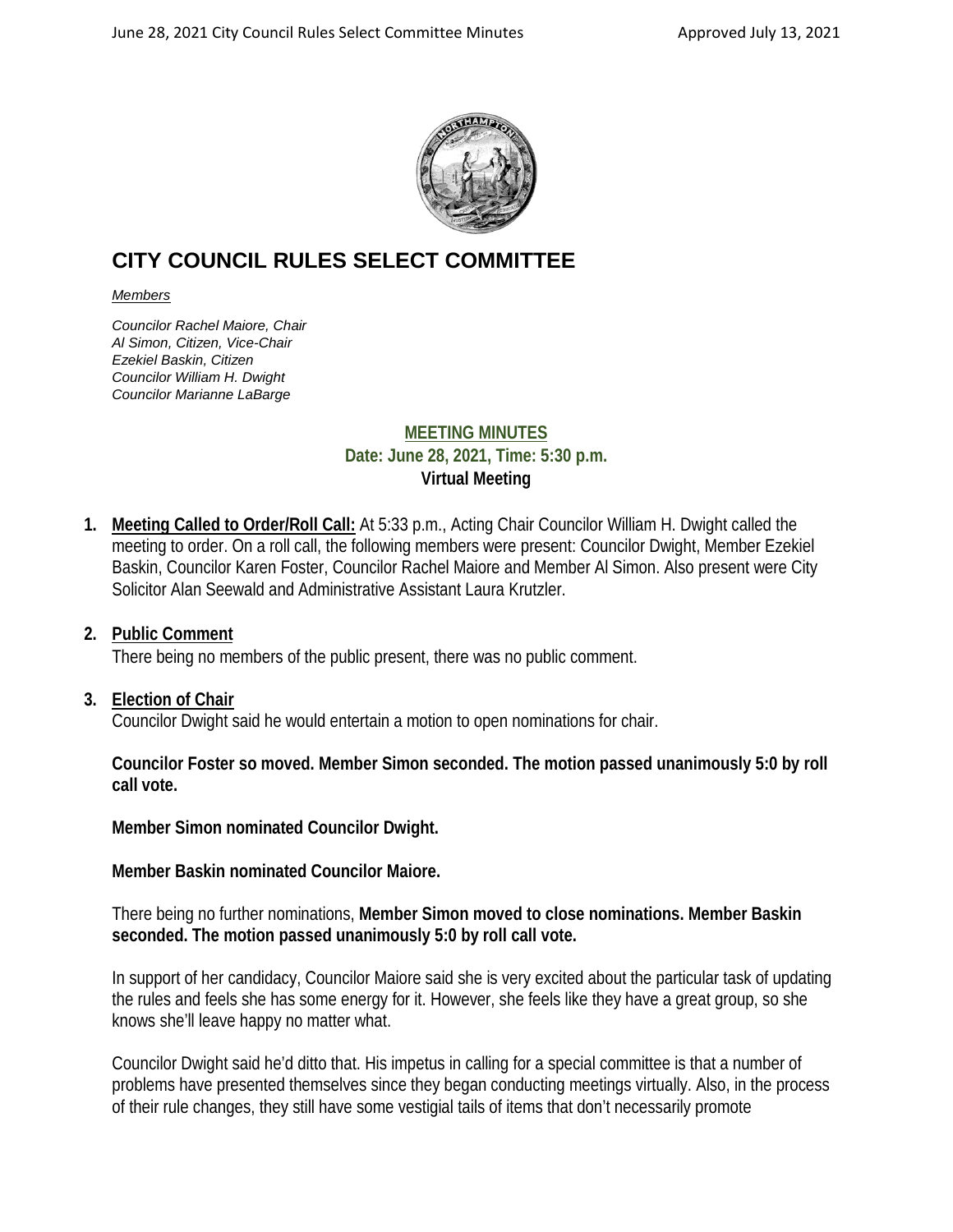transparency. [Councilor Dwight's video momentarily froze.] That said, he certainly does not need to be the presiding officer. He will gladly accept and take on the role if elected, but, if not, he will not be hurt.

On a roll call vote, members cast votes as follows:

| Member Baskin           | <b>Councilor Maiore</b> |
|-------------------------|-------------------------|
| <b>Councilor Dwight</b> | <b>Councilor Dwight</b> |
| <b>Councilor Foster</b> | <b>Councilor Maiore</b> |
| <b>Councilor Maiore</b> | <b>Councilor Maiore</b> |
| Member Simon            | <b>Councilor Maiore</b> |

Councilor Dwight announced that Councilor Maiore was elected chair almost by acclamation. Councilor Maiore assumed the position of chair.

#### **4. Election of Vice Chair**

**Councilor Foster moved to open nominations for vice chair. Councilor Dwight seconded. The motion passed unanimously 5:0 by roll call vote.**

**Councilor Foster nominated Member Simon for vice chair. Member Simon seconded.**

**There being no further nominations, Councilor Dwight moved to close nominations. Member Baskin seconded. The motion passed unanimously 5:0 by roll call vote.**

On a roll call vote, members cast votes as follows:

| Member Baskin           | Member Simon |
|-------------------------|--------------|
| <b>Councilor Dwight</b> | Member Simon |
| <b>Councilor Foster</b> | Member Simon |
| <b>Councilor Maiore</b> | Member Simon |
| Member Simon            | Member Simon |
|                         |              |

Member Simon was unanimously elected vice chair.

# **5. Overview of Public Records, Open Meeting and Conflict of Interest Law**

Attorney Seewald gave a brief overview of the Open Meeting Law (OML), Public Records and Conflict of Interest (COI) Law. Councilor Maiore said she hoped he would return in the future to discuss parameters around open meetings, and Attorney Seewald said he would come back anytime upon request.

# **6. Discuss Meeting Schedule**

Members began discussing a possible meeting schedule, but the discussion organically evolved into a discussion of priority topics instead after Member Simon said he would be interested in hearing the three sitting council members state what they feel the priority issues are.

**7. Discuss Work Plan for Reviewing Rules/Identify Priority Ordinances** Members took turns listing some of the things they would be interested in discussing.

Councilor Dwight:

.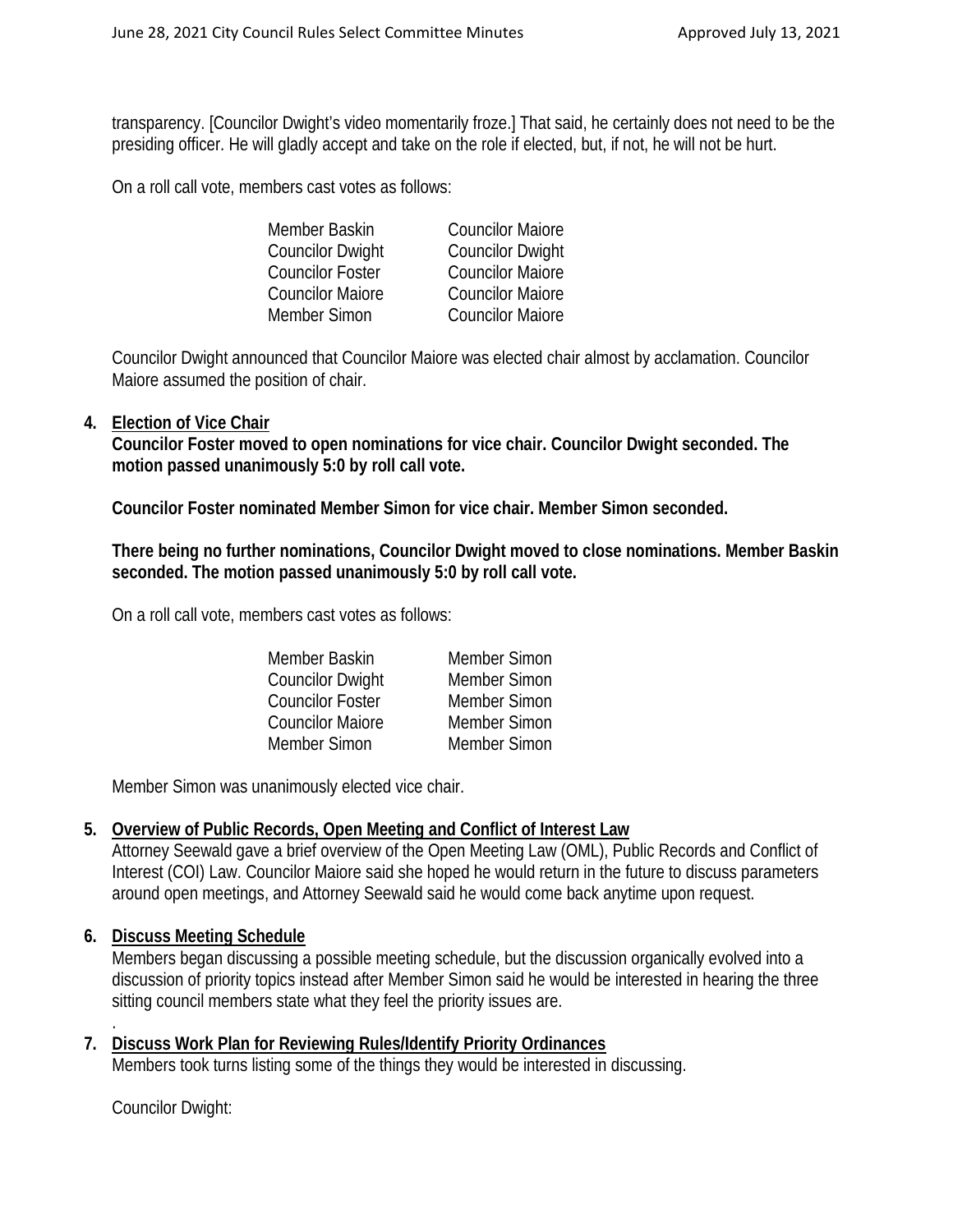- **Second Readings** One of the thing that's been a problem since he's been a councilor is the practice of second readings, which he suggested is unique to Northampton. He stated his understanding that the origin of the practice was someone in the past mistakenly interpreting a 'reading' to mean a 'vote,' when it's not. While it allows councilors two more weeks to consider an issue, it has become problematic. By Robert's Rules of Order, they already have the means to postpone a vote, so they have another provision for allowing more time for reflection.
- **Public Comment** Since the council started meeting remotely, it has allowed for greatly expanded public comment. The council has had meetings running until late into the night and it actually directly impacted their ability to function and make decisions.

When the council resumes meeting in person that's not as likely since people presumably won't be joining from out of town unless they have to meet an Attorney General (AG) requirement of public comment being allowed remotely.

In the state of Massachusetts, governmental bodies are not required to allow public comment, but if they do, there are definite requirements. He doesn't see anybody in Northampton saying 'no public comment.' The question is what would be fair and just and at the same time allow councilors the time to deliberate and give proper attention to things they need to discuss.

- **Committee assignments**
- **Youth Commission** The Youth Commission is one of the most dynamic commissions. At present, it is actually called the Mayor's Youth Commission although it spends most of its time conferring with the council. They could consider changing it to be the Northampton Youth Commission and not having the Mayor be the appointing authority. He doesn't want to lose what he sees to be a dynamic and integral committee for this community. He would like to see the Youth Commission considered like all other committees so its members are treated with the same gravitas as other standing committees.

Councilor Foster:

- **Second readings** Similar to Councilor Dwight, she'd like to revisit 2<sup>nd</sup> readings.
- **Public comment** She's actually been pretty inspired by how remote participation has opened the door for more public participation as well as public service and is interested in looking at that very carefully.
- **Meeting Times and Locations** she would also like to look at meeting times and locations. Way back when, there was a discussion of now to make council meetings more accessible. If they are meeting in person again, considering *where* they meet may be an important piece of that
- **Scope of committee work and how many assignments councilors have**

Member Baskin:

- **Remote participation and public comment**
- **Other modes of integrating public participation** beyond comment and ways the public and the council can be in dialogue more effectively.
- **Roll calls** They are interested in the structure and use of roll calls since they take a long time. They wonder how necessary it is to vote in that manner.
- **Decorum clause** They are curious how decorum is defined; also civility and respect.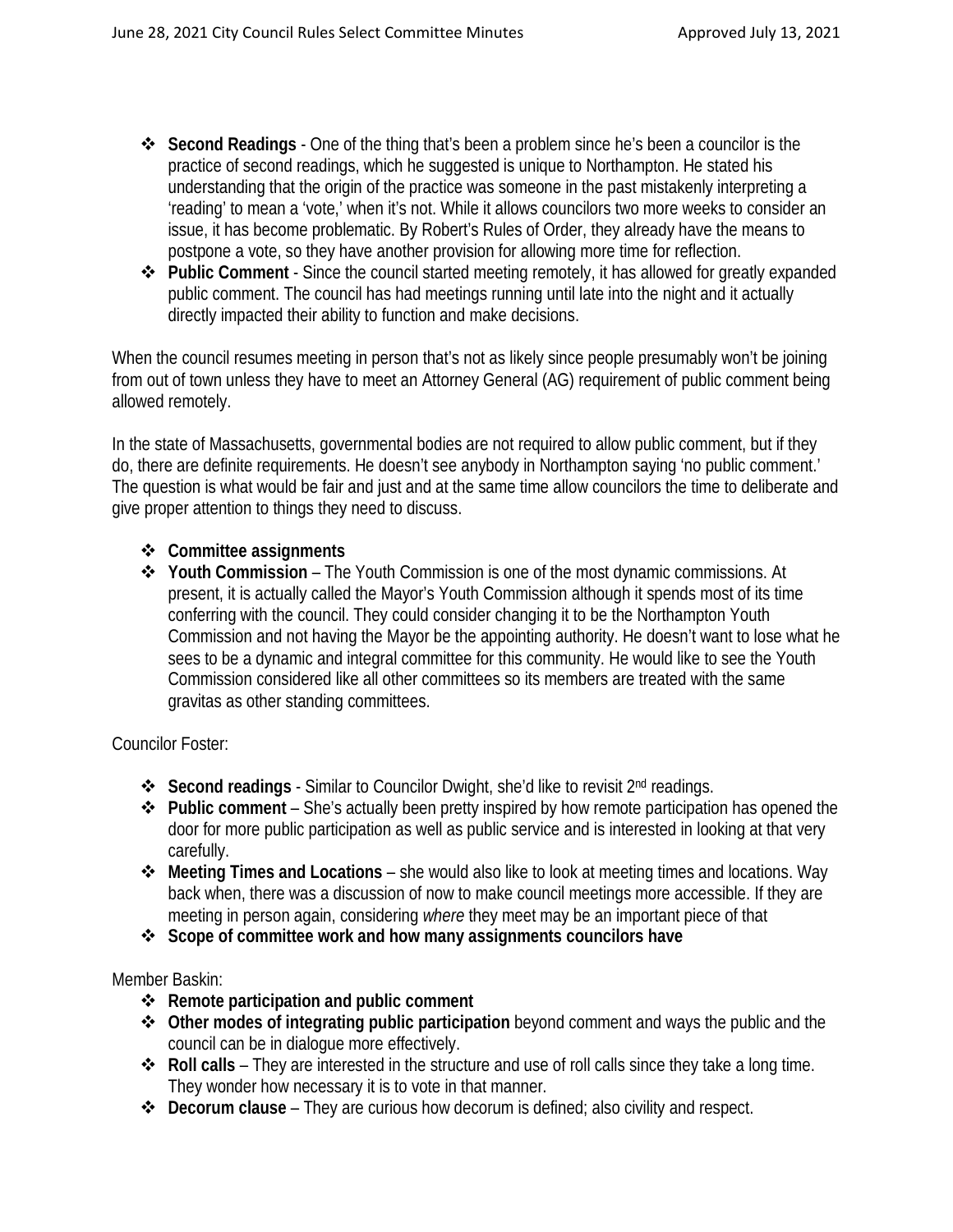- **Suspending the rules** they are curious about suspending the rules. If a rule is being suspended half the time, they questioned if it is actually a functional rule. (Councilor Dwight noted that, as far as he knows, the only rule ever suspended is the rule requiring that a second vote be taken at a subsequent meeting.)
- **End time of meetings** and making sure meetings end at a reasonable hour and that vital business is not being conducted at 1 a.m.

Councilor Dwight informed Member Baskin that, under the OML, all votes are required to be by roll call when some or all of the committee is participating remotely. Financial orders also require roll call votes.

#### Member Simon:

In addition to the two topics mentioned which he already had on his list,

 **Public Comment/Length of meeting** – To him as a former elected official, this is a real concern. "You just can't be doing your business at 11, 12 o'clock at night," he commented. They may think they're making themselves accessible by allowing 50 or 100 people to talk, but what they've effectively done is make the actual business meeting inaccessible to virtually every person in town. There has to be some sort of balance that allows them to properly hear from the public but also get their business done in an efficient manner.

In addition, the rules seem excessively formal to him for what is not a very large community.

And, he is a little concerned about the size of the agenda and wondering whether there is a way to make the meetings a little more compressed and get their business done a little more quickly.

Councilor Maiore:

- **Accessibility/remote meetings**
- **Public comment**
- **Length of meetings**
- **Scope of committees** She is also interested in looking at the scope of committees, especially with members of the public to see what they think is useful.

Attorney Seewald volunteered that one of his pet peeves is having the chair of the committee read every document into the record. "That has to end. There is no legal reason for that to happen, particularly when these documents are all available ahead of time." These documents are on line and screen-shared during the meeting. There's no reason to read documents, he stressed. It is a mind-numbing exercise and he doesn't think the public is taking in a lot of information. It is appropriate to summarize them but not to read them line by line. He would put **eliminating reading documents into the record on the list.** Particularly when the chair reads red-lined documents, it's 'torture.'

Member Baskin said they agree with solicitor Seewald and are also curious about the concept of deferring to Robert's Rules if something is not addressed by the rules. They would be interested in exploring that as a basis. They are also curious about addressing people by their role (Councilor this, Councilor that) and the remove that creates.

Attorney Seewald said he thinks it's a vestige of a more formal time.